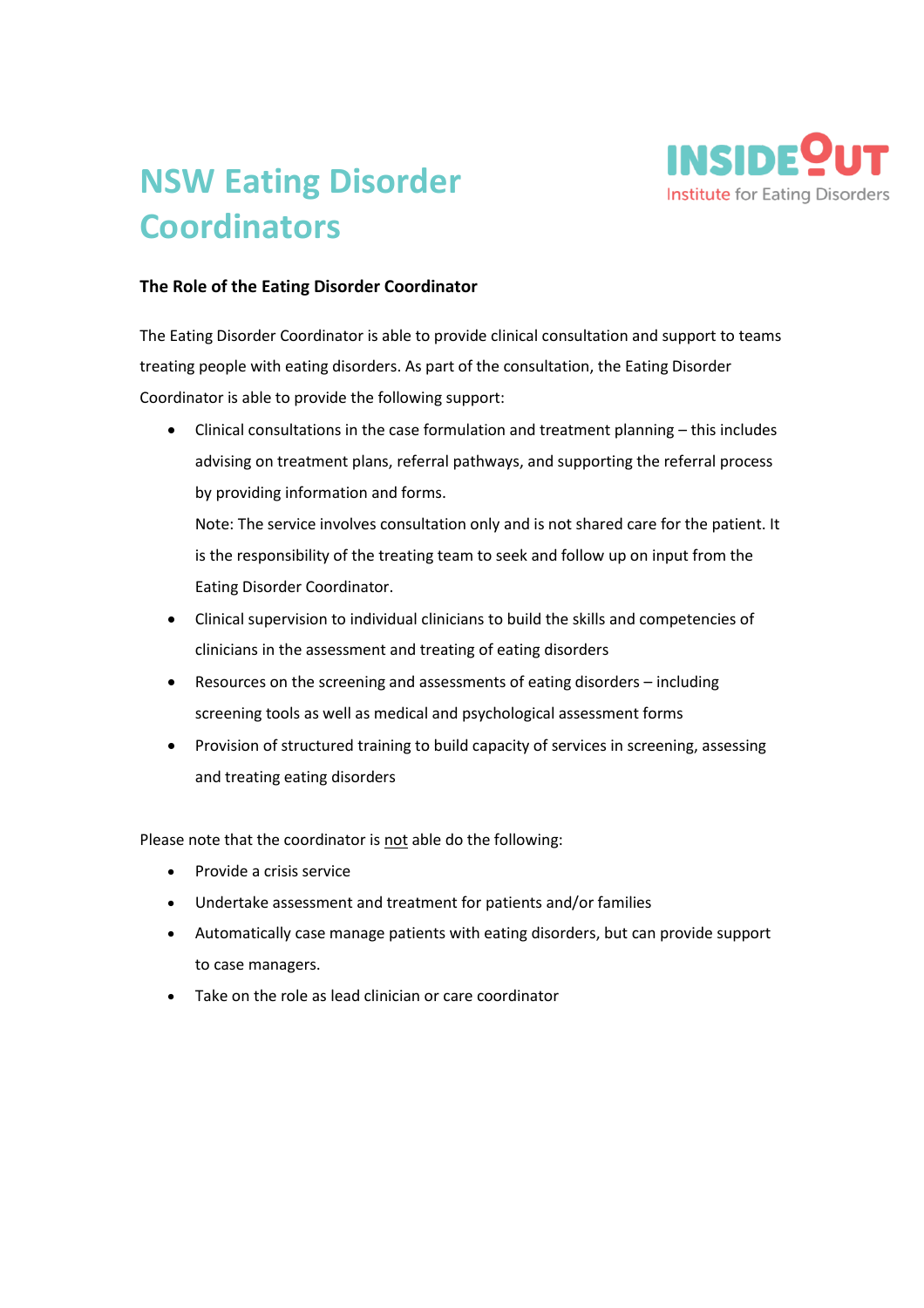| <b>Child and Adolescent</b>                                | <b>Network Coordinator</b>                           | <b>Contact Details</b>                                           |
|------------------------------------------------------------|------------------------------------------------------|------------------------------------------------------------------|
| <b>Sydney Children's Hospital</b><br><b>Network (SCHN)</b> | <b>Currently Vacant</b>                              |                                                                  |
| <b>Local Health District</b>                               | <b>Local Eating Disorders</b><br><b>Coordinators</b> | <b>Contact Details</b>                                           |
| <b>Central Coast (CCLHD)</b>                               | Judith Leahy                                         | Monday - Friday                                                  |
|                                                            |                                                      | 02 4396 5111<br>02 4352 8823<br>04 1419 3563                     |
|                                                            |                                                      | Judith.Leahy@health.nsw.gov.au                                   |
| <b>Far West</b><br>(FWLHD)                                 | <b>Currently Vacant</b>                              |                                                                  |
| <b>Hunter New England</b><br>(HNELHD)                      | Mel Hart                                             | Monday - Friday                                                  |
|                                                            |                                                      | 02 4033 5125<br>04 3949 4108                                     |
|                                                            |                                                      | Mel.Hart@health.nsw.gov.au                                       |
| <b>Illawarra Shoalhaven</b><br>(ISLHD)                     | <b>Brielle Musgrove</b>                              | Monday 8.30am - 5pm<br>Tuesday 8.30am - 5pm                      |
|                                                            |                                                      | 4254 1600                                                        |
|                                                            |                                                      | Brielle.Musgrove@health.nsw.gov.au                               |
|                                                            | Vanessa Allen                                        | Monday 9am - 2.30pm<br>Wednesday 9am - 5pm<br>Thursday 9am - 5pm |
|                                                            |                                                      | 4254 1600                                                        |
|                                                            |                                                      | vanessa.allen@health.nsw.gov.au                                  |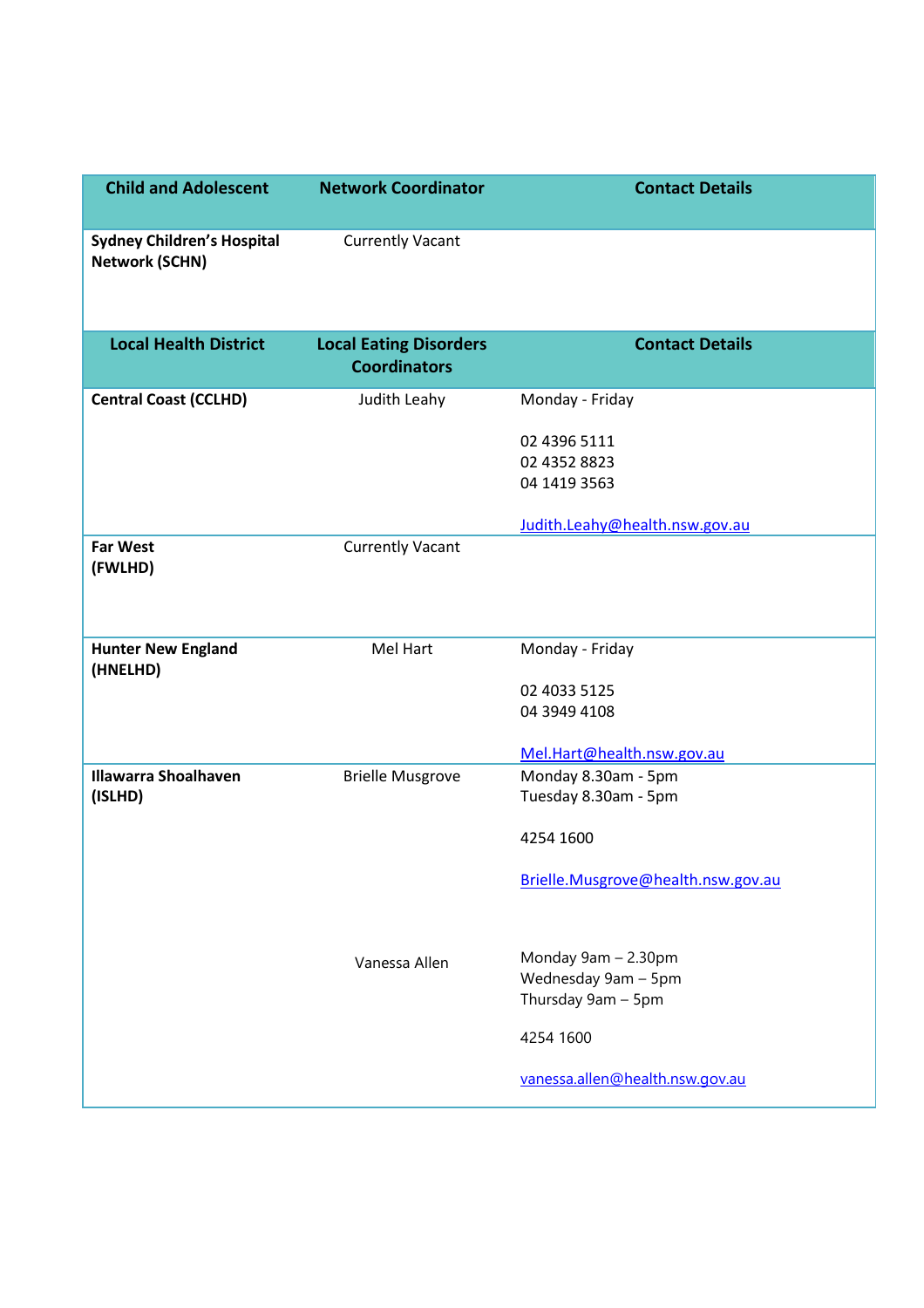| <b>Mid North Coast</b><br>(MNCLHD)       | <b>Ute Morris</b>       | Monday, Wednesday & Thursday             |
|------------------------------------------|-------------------------|------------------------------------------|
|                                          |                         | 04 2706 3093                             |
|                                          |                         | Ute.Morris@health.nsw.gov.au             |
|                                          | Linda Winn              | Monday & Wednesday                       |
|                                          |                         | 0407 534 048                             |
|                                          |                         |                                          |
|                                          |                         | linda.winn1@health.nsw.gov.au            |
| Murrumbidgee (MLHD)                      | Angela Farrell          | Monday - Thursday and alternate Friday's |
|                                          |                         | 0418 635 695                             |
|                                          |                         | Angela.Farrell@health.nsw.gov.au         |
| <b>Nepean Blue Mountains</b><br>(NBMLHD) | <b>Currently Vacant</b> |                                          |
|                                          |                         |                                          |
|                                          |                         |                                          |
| <b>Northern NSW</b><br>(NNSWLHD)         | Deanna Bowen            | Monday - Friday                          |
|                                          |                         | 02 6620 7587                             |
|                                          |                         | 0417 160 040                             |
|                                          |                         | Deanna.Bowen@health.nsw.gov.au           |
| <b>Northern Sydney (NSLHD)</b>           | Monique van Leeuwen     | Monday, Tuesday & Thursday               |
|                                          |                         | 02 9463 2974                             |
|                                          |                         | monique.vanleeuwen@health.nsw.gov.au     |
|                                          |                         |                                          |
|                                          | Rachel Denzel           | Wednesday & Friday                       |
|                                          |                         | Rachel.Denzel@health.nsw.gov.au          |
|                                          |                         | 02 9463 2974                             |
| <b>South Eastern Sydney</b><br>(SESLHD)  | <b>Currently Vacant</b> |                                          |
|                                          |                         |                                          |
| South Western Sydney                     | <b>Currently Vacant</b> |                                          |
| (SWSLHD)                                 |                         |                                          |
|                                          |                         |                                          |
|                                          |                         |                                          |